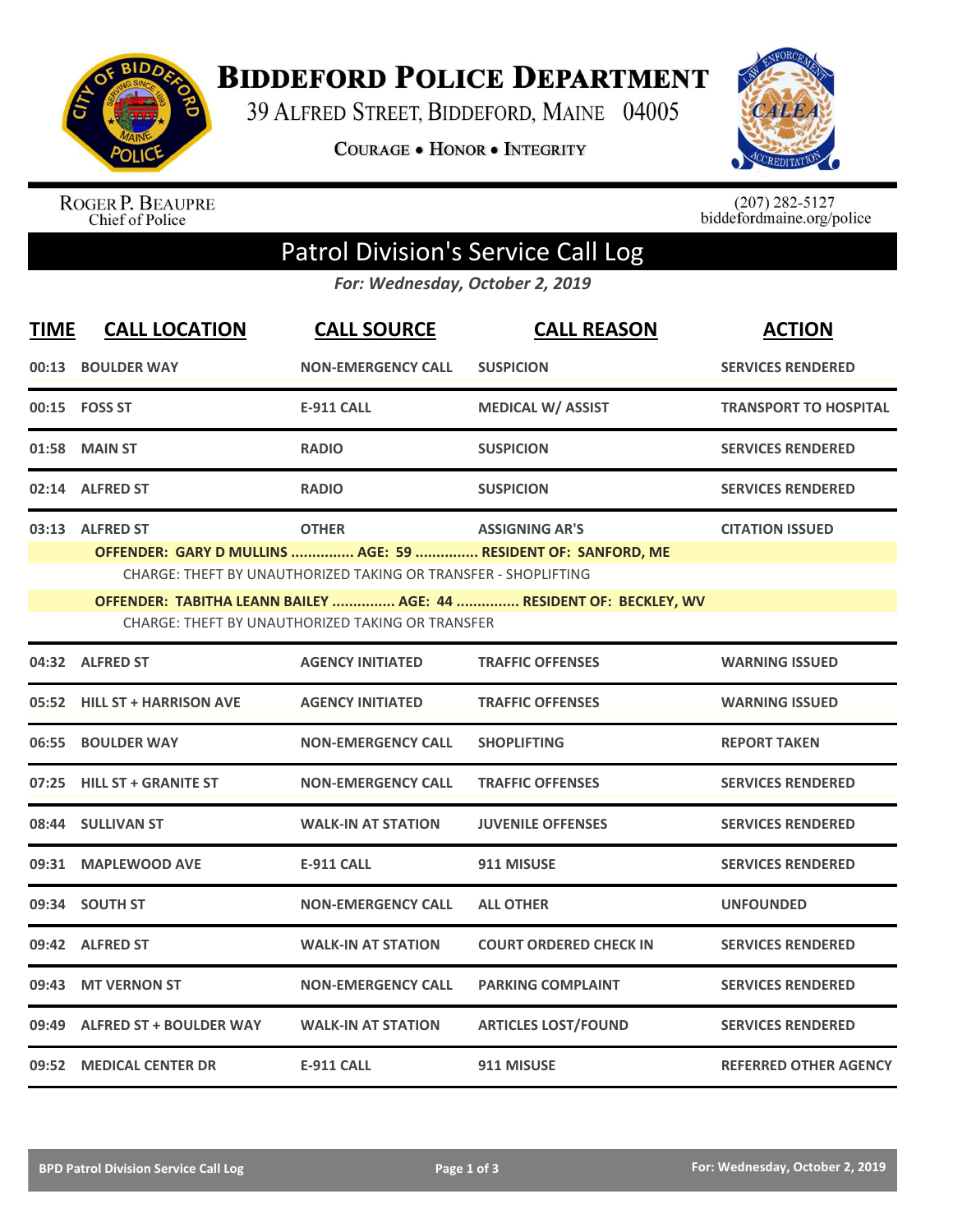| <u>TIME</u> | <b>CALL LOCATION</b>                          | <b>CALL SOURCE</b>                                             | <b>CALL REASON</b>                                                 | <b>ACTION</b>             |
|-------------|-----------------------------------------------|----------------------------------------------------------------|--------------------------------------------------------------------|---------------------------|
| 11:07       | <b>GEORGE ST</b>                              | <b>E-911 CALL</b>                                              | <b>PROBATION HOLD</b>                                              | <b>ARREST(S) MADE</b>     |
|             | <b>CHARGE: PROBATION HOLD</b>                 |                                                                | OFFENDER: JASON ALAN TRICKETT  AGE: 48  RESIDENT OF: BIDDEFORD, ME |                           |
|             | 11:12 ST MARYS ST                             | <b>WALK-IN AT STATION</b>                                      | <b>WRIT OF POSSESSION</b>                                          | <b>NO ACTION REQUIRED</b> |
|             | 12:10 WASHINGTON ST                           | <b>NON-EMERGENCY CALL</b>                                      | <b>URINATING IN PUBLIC</b>                                         | <b>SERVICES RENDERED</b>  |
|             | 12:30 NEW COUNTY RD                           | <b>WALK-IN AT STATION</b>                                      | <b>HARASSMENT</b>                                                  | <b>SERVICES RENDERED</b>  |
|             | 12:42 VILLAGE LN                              | <b>OTHER</b>                                                   | <b>PAPERWORK</b>                                                   | <b>SERVICES RENDERED</b>  |
|             | 12:50 ALFRED ST                               | <b>AGENCY INITIATED</b>                                        | <b>SUSPICION</b>                                                   | <b>SERVICES RENDERED</b>  |
|             | 13:06 SACO FALLS WAY                          | <b>WALK-IN AT STATION</b>                                      | <b>HARASSMENT</b>                                                  | <b>SERVICES RENDERED</b>  |
|             | 13:35 SUMMER ST                               | <b>NON-EMERGENCY CALL</b>                                      | <b>HARASSMENT</b>                                                  | <b>SERVICES RENDERED</b>  |
|             | 13:57 ALFRED ST                               | <b>AGENCY INITIATED</b>                                        | <b>ALL OTHER</b>                                                   | <b>NO ACTION REQUIRED</b> |
|             | 13:58 BOULDER WAY                             | NON-EMERGENCY CALL SHOPLIFTING                                 |                                                                    | <b>ARREST(S) MADE</b>     |
|             | <b>CHARGE: VIOLATING CONDITION OF RELEASE</b> | CHARGE: THEFT BY UNAUTHORIZED TAKING OR TRANSFER - SHOPLIFTING | OFFENDER: SHERYL ANN ALBER  AGE: 60  RESIDENT OF: BIDDEFORD, ME    |                           |
|             | 14:44 HILLS BEACH RD                          | <b>E-911 CALL</b>                                              | 911 MISUSE                                                         | <b>WARNING ISSUED</b>     |
|             | 14:50 SULLIVAN ST                             | <b>NON-EMERGENCY CALL</b>                                      | <b>CIVIL COMPLAINT</b>                                             | <b>CIVIL COMPLAINT</b>    |
|             | 15:01 SULLIVAN ST                             | <b>NON-EMERGENCY CALL</b>                                      | <b>THEFT</b>                                                       | <b>CIVIL COMPLAINT</b>    |
|             | 15:21 VILLAGE LN                              | <b>AGENCY INITIATED</b>                                        | <b>PAPERWORK</b>                                                   | <b>NEGATIVE CONTACT</b>   |
|             | 15:37 CLEAVES ST                              | <b>WALK-IN AT STATION</b>                                      | <b>SUSPICION</b>                                                   | <b>REPORT TAKEN</b>       |
|             | 15:41 ALFRED ST                               | <b>AGENCY INITIATED</b>                                        | <b>PAPERWORK</b>                                                   | <b>NEGATIVE CONTACT</b>   |
|             | 16:07 ELM ST                                  | <b>AGENCY INITIATED</b>                                        | <b>TRAFFIC OFFENSES</b>                                            | <b>WARNING ISSUED</b>     |
|             | 16:48 POOL ST + MADDOX POND RD                | <b>AGENCY INITIATED</b>                                        | <b>TRAFFIC OFFENSES</b>                                            | <b>WARNING ISSUED</b>     |
|             | 16:50 ALFRED ST                               | <b>WALK-IN AT STATION</b>                                      | <b>PAPERWORK</b>                                                   | <b>PAPERWORK SERVED</b>   |
|             | 17:09 CHADWICK PL                             | <b>NON-EMERGENCY CALL</b>                                      | <b>ASSIST PD AGENCY</b>                                            | <b>NEGATIVE CONTACT</b>   |
|             | 17:18 POOL ST                                 | <b>AGENCY INITIATED</b>                                        | <b>PAPERWORK</b>                                                   | <b>PAPERWORK SERVED</b>   |
|             | 17:33 ELM ST                                  | <b>AGENCY INITIATED</b>                                        | <b>DISABLED VEHICLE</b>                                            | <b>SERVICES RENDERED</b>  |
|             | $18:16$ MAIN ST + ELM ST                      | <b>NON-EMERGENCY CALL</b>                                      | LITTERING FROM A MV                                                | <b>NEGATIVE CONTACT</b>   |
|             | 18:23 MAY ST                                  | E-911 CALL                                                     | <b>ASSAULT</b>                                                     | <b>SERVICES RENDERED</b>  |